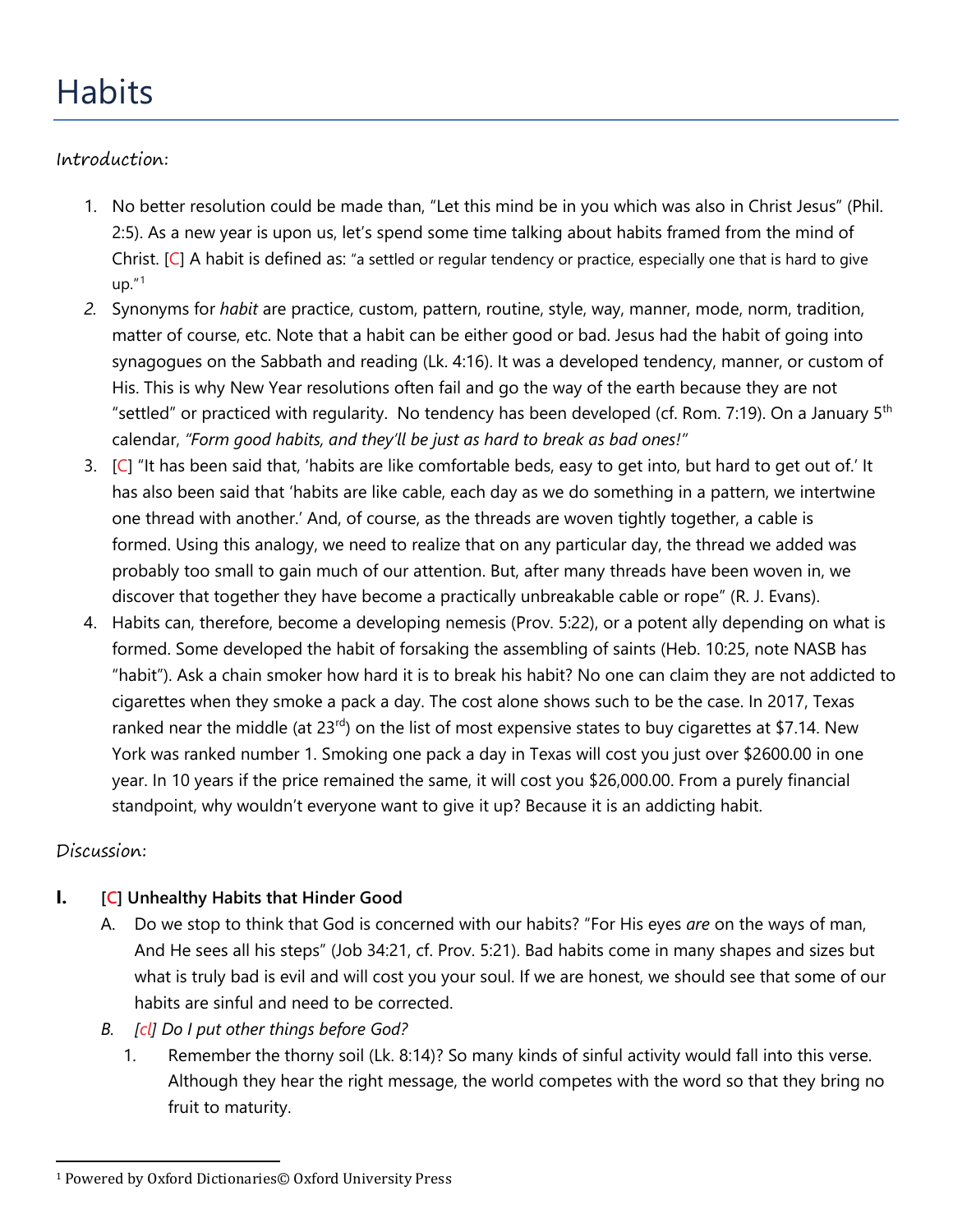- 2. "If we aren't careful, we allow our lives to become so cluttered and busy and full of worldly activities that, before we realize it, less important things are taking God's rightful place in our lives. Our jobs, hobbies, recreation, entertainment, times with friends all have a place, but they should never come before our time with God…" (R. J. Evans).
- 3. Matthew 6:33. The Christian with a cluttered life is one who with the passage of time has not grown to be able to know the difference between good and evil (Heb. 5:14).
- *C. [C] Am I a poor steward of what God has given me?* 
	- 1. Peter wrote, "As each one has received a gift, minister it to one another, as good stewards of the manifold grace of God" (1 Pet. 4:10).
	- 2. Stewards are to be faithful in what is put under their control (1 Cor. 4:1,2). Paul spoke of himself as a *servant* and *steward*. As a *servant* of Christ, he is not seeking to be the head nor to begin any faction (cf. 1 Cor. 3:5). As a *steward*, he is presiding over the property of another—a position of sobering responsibility.
	- 3. "God has entrusted us with the responsibility of caring for our bodies, our souls, our money, our relationships, and our use of time. Are we responsible in these areas? We are not to allow bad habits of poor stewardship to hinder our lives. The Apostle Paul has instructed us to "walk circumspectly, not as fools but as wise, redeeming the time" (Eph. 5:15-16). He also tells us that 'you are not your own...For you were bought at a price; therefore glorify God in your body and your spirit, which are God's' (1 Cor. 6:19-20)." (ibid.). As we enter this new year, let's think about how we manage our time, relationships, and duties to the Lord.
- D. *[C] Am I lazy?* I am not talking about times where we need some RNR and feel lazy. But is my manner of life lazy? Have I learned the habit of slothfulness? [C] The book of Proverbs identifies some traits associated with laziness.
	- 1. The lazy man desires but has no ambition to work (Prov. 13:4). He may ask for a handout but is unwilling to labor for it (Prov. 21:25).
	- 2. The lazy man imagines difficulties when there is a highway (Prov. 15:19). He envisions obstacles of thorns, briars, and fences when there are none. These justify his habit of sloth.
	- 3. The lazy man squanders his time to make his field ready (Prov. 20:4). Barnes notes that November and December are times when plowing is done in Palestine. He will use the pretense of foul weather to excuse him from duty and then will beg during harvest. In hyperbole, he is too lazy to feed himself (Prov. 19:24; 2 Thess. 3:10).
	- 4. The lazy man also has a trait of dismissing instruction, thinking he is right while sound wisdom he judges as wrong (Prov. 26:16). "Seven" is the most used biblical number for complete. The Bible's solution for the sluggard is to go to the ant and consider her foresight and industrious spirit (Prov. 6:6). What great lessons can be learned from small and seemingly insignificant creatures! They rest in the winter but are incessant workers in the spring, summer, and Fall. This rebukes man's unwillingness to work during the appointed season.
- *E. [C] Do I grumble?* 
	- 1. It can be easy to develop the habit of grumbling when one focuses on all that is wrong or negative. It can also destroy my positive influence for Christ and can cause deep division.
	- 2. God hates one who sows discord among brethren (Prov. 6:19).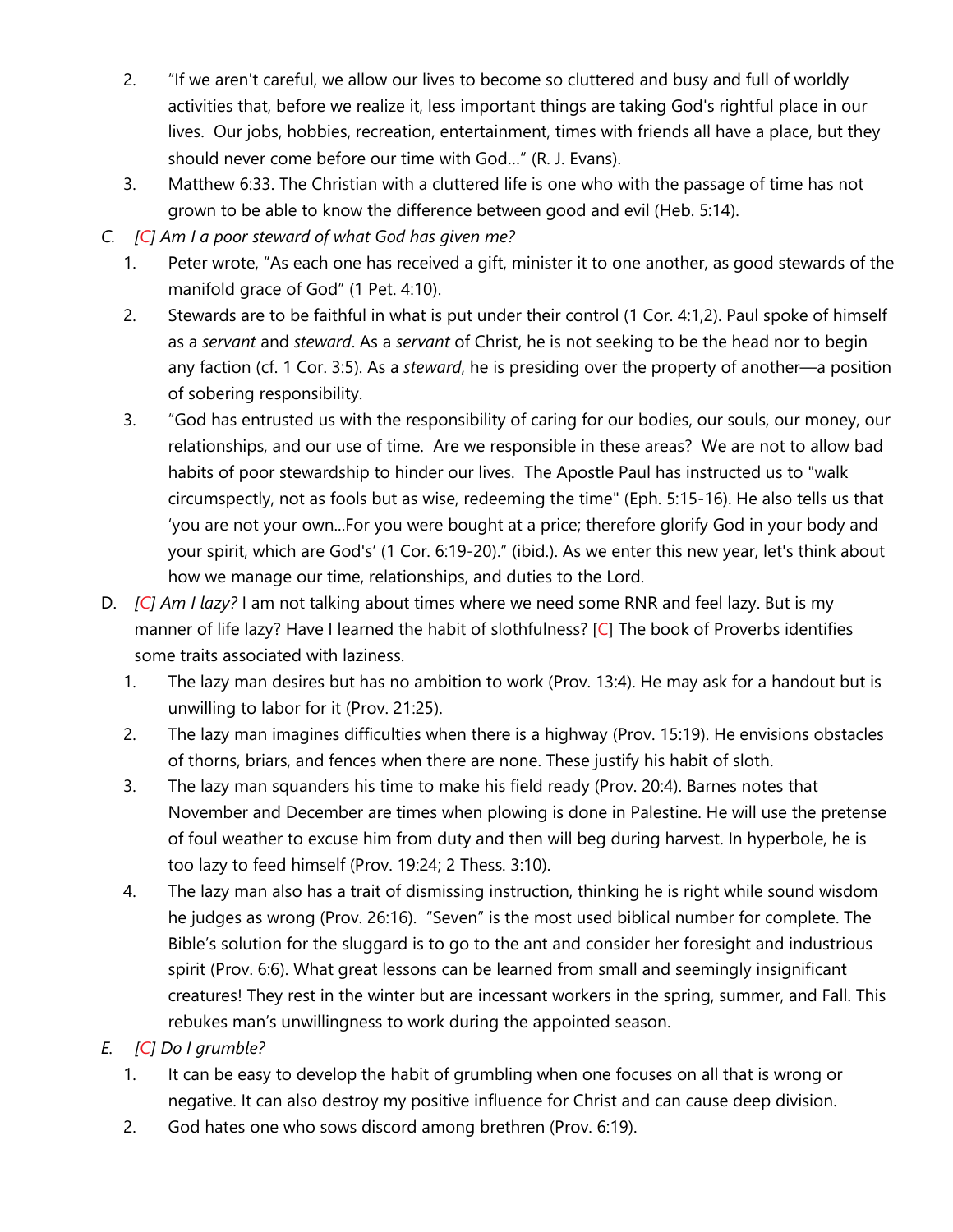- *Habits*<br>3. How much discord can be sown by grumbling tongues? James taught that it can b 3. How much discord can be sown by grumbling tongues? James taught that it can be like a little fire that burns up a great forest (Jas. 3:5).
	- 4. [cl] The seriousness of ridding this vice from our lives is found in Philippians 2:14-16. The key here in maintaining blamelessness in our world is to do things without complaining (grumbling) and disputing (arguing). You keep your light on by holding fast the word of life, not spewing forth the words of complaints!

## **II.** [C] **Removing Unhealthy Habits**

- **A.** Paul spoke of practices that will keep us out of the kingdom of God and also identified practices that we should replace evil with. He contrasts the works of the flesh with the fruit of the Spirit (Gal. 5:16- 23).
	- **1.** [cl] How am I to rid myself from practicing things that are sinful. Paul answers in Galatians 5:24, 25. It requires the crucifixion of fleshly appetites. I must mortify the sinful choices first. To crucify something is to put it to open shame and to death. I need to confess that sin to God. I must hold in contempt anything that will separate me from God and then put it to death.
	- **2.** [cl] It requires the inauguration of walking in the Spirit. Bad habits need to be replaced with good ones. I must resurrect from the ashes of crucified sin the fruit of the Spirit. Put another way, I must bear fruits worthy of repentance. These nine things must become my manners.
- **B.** [C] The example of Hezekiah.
	- **1.** Hezekiah's father was wicked. He and Israel had developed evil habits (2 Kin. 16:1-4; nutshell, see 2 Chron. 28:19, note his habit, *continually* unfaithful).
	- **2.** [cl] Hezekiah chose to reject his father's model and began to remove the wickedness from the nation (2 Kin. 18:1-4; cf. Jas. 1:21). This included the removal of things that were once sacred but perverted like the bronze serpent Moses built (cf. Num. 21:4-9). Even if we had the very cross Jesus was murdered on today, it would still be only a piece of wood and unworthy of worship. We commemorate the death of Jesus not by images of crosses, but the Lord's Supper.
	- **3.** [cl] He trusted in the Lord and served him (2 Kin. 18:5, 6). Notice what "trust" equals.
	- **4.** [cl] He had immediate service to repair the house of God (2 Chron. 29:3-5). Too many want to make verbal resolutions but delay action. Hezekiah moved swiftly in his first year to bring major changes to the nation's direction. If your house is in sin, now is the time to remove the rubbish and make repairs!

### Conclusion:

- 1. In the next lesson, I will identify different areas where repairs can be made to your "house" as you seek to please the Lord in healthy habit building.
- 2. Invitation: Matthew 11:25-30. The Lord reveals the Father and can offer rest for our souls. Sin brings the wages of death, why not find revival and "rest" (refreshment) with the Lord and let Him show you how to conduct your life here?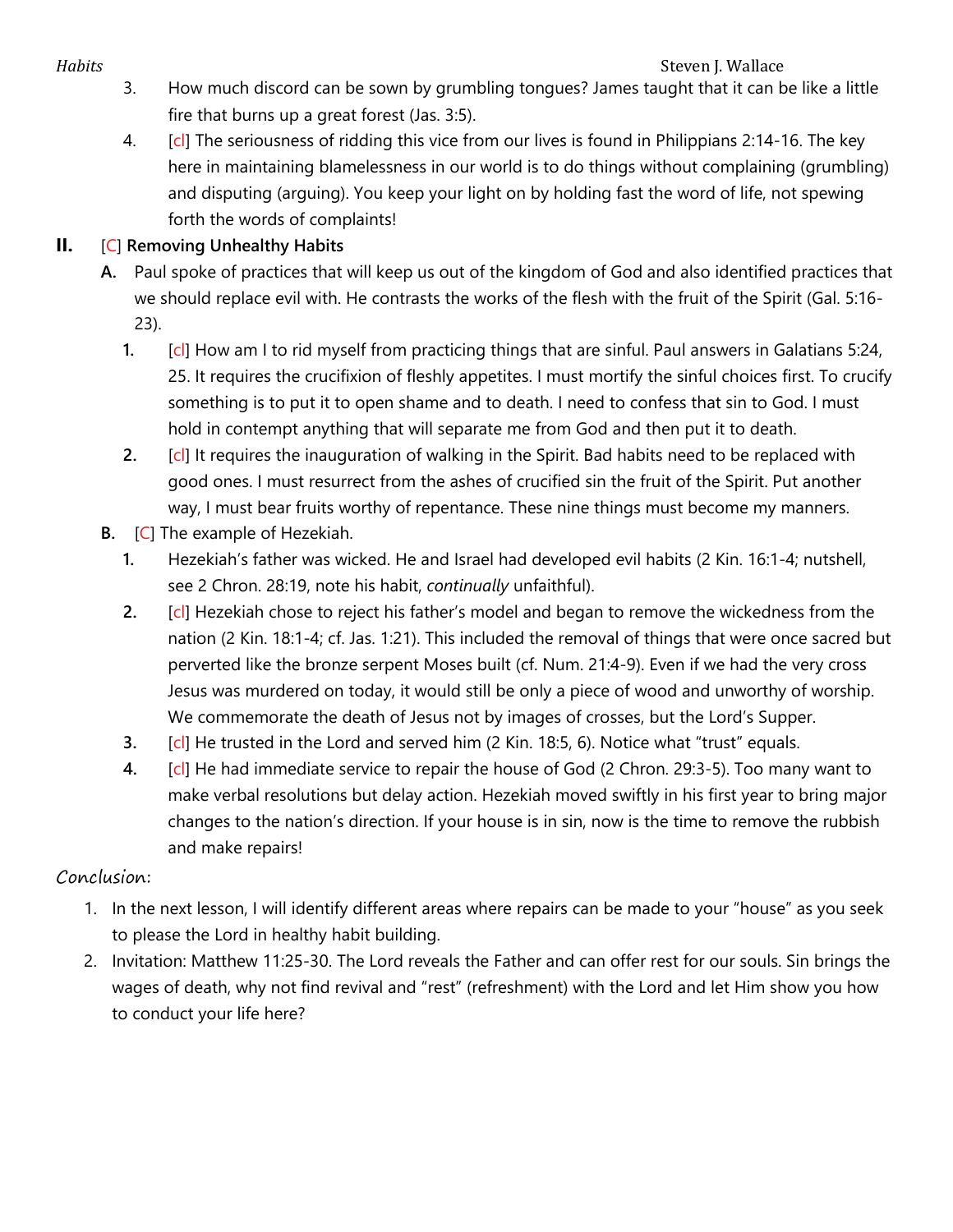#### **Sermon 2 -** *Introduction*

- 1. [C] What are some habits we can build in this new year? What should we do to build a life that pleases the Lord? As previously mentioned, a habit is "a settled or regular tendency or practice, especially one that is hard to give up."[2](#page-3-0) Developing good habits should equally be hard to give up!
- 2. A habit is a practice. Notice that our spiritual father is determined by what we practice (1 Jn. 3:10). Notice further there are only two fathers. You are either a child of God or a child of the devil. Everyone person (spouse, child, sister, brother, boyfriend, girlfriend, neighbor, etc.) falls into one of those two households and there is no third one. The one who does not practice, the one who is not in the habit of doing righteousness is not of God and is of the devil's household.
- **I.** [C] **Remove deadly relationships (1 Cor. 15:33, 34).** Remove any relationship that encourages moral decline.
	- A. While we want to reach everyone with the gospel, we are not necessarily to become companions with everyone. This passage speaks of the enemy of healthy habit formation. It corrupts, depraves, destroys good habits. How many times when evil is done is it first encouraged by another?
	- B. [cl] Evil companionship bears evil fruit and influence. "He who walks with wise [men] will be wise, But the companion of fools will be destroyed" (Prov. 13:20; cf. Jonadab and in his influence over Amnon, 2 Sam. 13:3-5). What benefit was Delilah to Samson (Jud. 16:4)? How did Peter's warming himself with the world help his faith (Jn. 18:25)? There are relationships that will only hinder us from developing good habits. Do you think a child of the devil is going to foster righteous living in you?
	- C. Contrast Jonadab with the influence of Christians (Heb. 10:24).

#### **II.** [C] **Resolve to Have Faithful Attendance (Heb. 10:25).**

- A. There can be growing pains in learning to do anything right. Worshiping God with the saints will take effort and time but it is a good habit to get into. That does not mean that I am encouraging anyone to make worship cold and habitual. However, it can become a manner, a habit, a custom that when developed is "hard to give up." It is not something that requires future decision making, it is already decided.
- B. Satan will want you to give it up and he will seek to place obstacles in front of you so as to derail your progress and break this good habit! He is always at work and is effective in seducing people from their responsibility toward God. Ask Eve about his effectiveness in the Garden. Ask Noah how effective Satan was to the world that perished in the water. Ask Noah how effective Satan was in tempting him with wine after he came out of the ark. Ask Abraham, Lot, David and others.
- C. Recognize the divine solution in James 4:7, "Therefore submit to God. Resist the devil and he will flee from you." Submit and resist. How better to submit to God and resist Satan than the armor and edification that comes from our assembling together? This is often the first place Satan works to weaken you. Miss a service here can begin a habit of missing more frequently.
- <span id="page-3-0"></span>**III.** [C] **Determine to Regularly Read the Bible (Acts 17:11; Eph. 3:1-7).** There are different schedules that can be used for reading. But why is reading God's word on a regular basis is a good habit to form? What is gained from doing it? Here we see that spiritual understanding is gained by reading (3:4). What does spiritual understanding look like? What is the value in reading the Bible?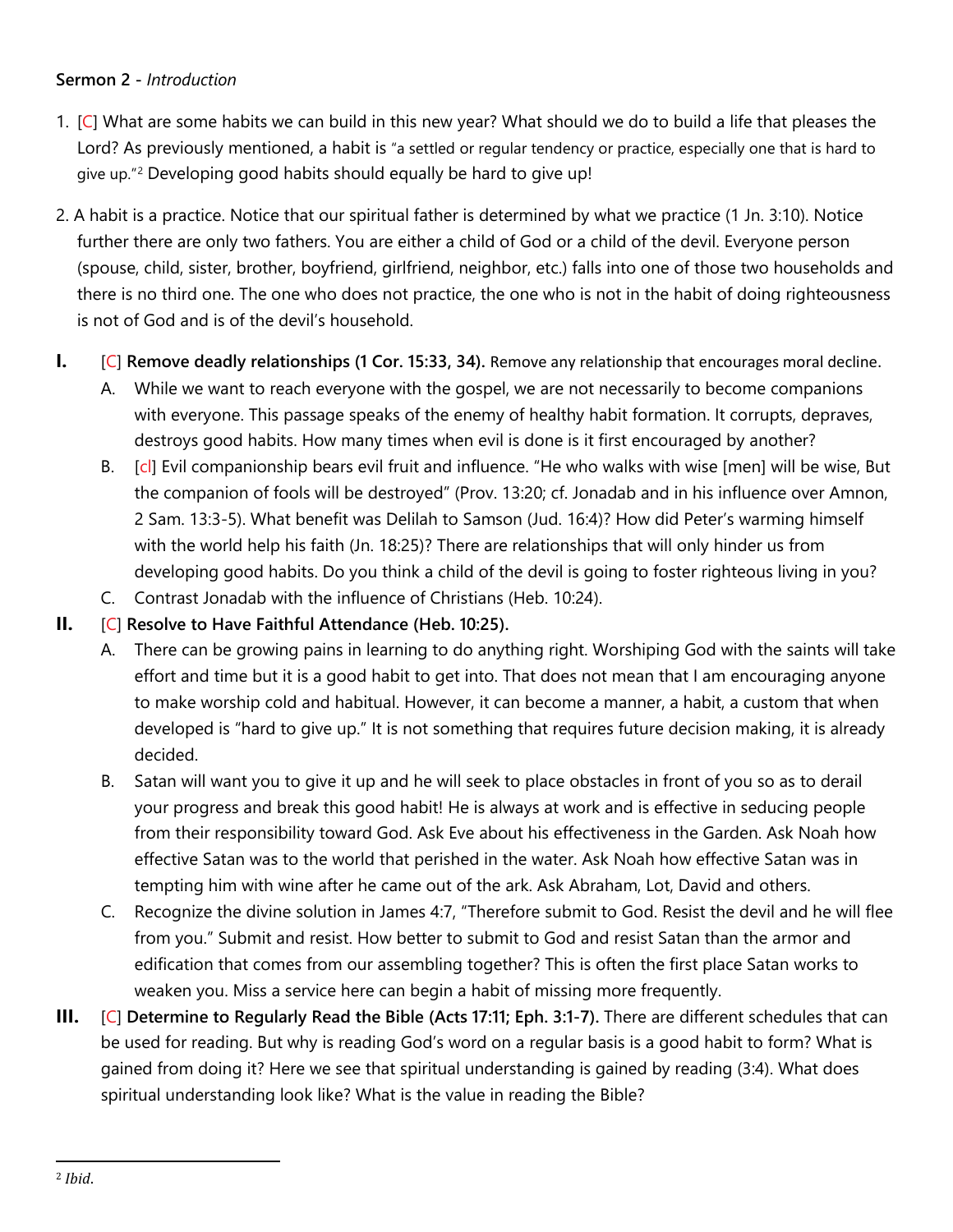#### *Habits* Steven J. Wallace **Steven J. Wallace** Steven J. Wallace **Steven J. Wallace**

- A. [C] It is God's word that you are reading (3:5). This alone should mean something. It is the message from the Holy Spirit to you!
- B. To be able to test what is taught (Acts 17:11; 1 Jn. 4:1).
- C. It reveals what God has done for you. "Surely the Lord GOD does nothing, Unless He reveals His secret to His servants the prophets" (Amos 3:7). We ought to have caution in attributing acts from God where He has not revealed such to be from Him.
- D. It reveals what we do not know (1 Cor. 2:8).
- E. It reveals what God will do (1 Cor. 2:9-12).
- F. It reveals the mind of Christ (1 Cor. 2:13-16). This is no doubt instructive. So our next point is…
- G. It reveals what we must do (1 Cor. 2:15; Prov. 6:20-23; 2 Tim. 3:15). Read it to be wise for salvation. What better investment in this new year could you make than to become more familiar with God's word when the salvation of your soul is at stake?
- H. It aids in times of temptation (Prov. 6:24; Christ's example Matt. 4:1-11).
- I. It can benefit you, your children, and your descendants not yet unborn (Psa. 78:4-8). Through this habit, you might become the one who like in Ezekiel who would make a wall and stand in the gap so as to turn away the destruction from the Lord (Ezek. 22:30, 31). I've seen both, where one turns away from the Lord, breaking the wall of faith and opening the flood gates raising their children in error who grow up and embrace and defend that error due to their family ties. I've also seen those come out of a long line of perpetuated error to stand in the gap and redirect their children to the truth. You might be that wall that begins to turn away God's wrath from your family line.

# **IV.** [C] **Adopt Watchfulness and Prayer**

- A. Matthew 26:41, "Watch and pray, lest you enter into temptation. The spirit indeed [is] willing, but the flesh [is] weak."
- B. Paul communicated the need to be alert to the Thessalonians (see 1 Thess. 5:3-8). [C] What this looks like is found in the following verses:
	- 1. Be alert to salvation (5:9)
	- 2. Be alert to each other (5:11)
	- 3. Be alert to those laboring (5:12, 13)
	- 4. Be alert to the unruly and weak (5:14)
	- 5. Be alert to what is good (5:15).
	- 6. Be alert to what is joyful (5:16)
	- 7. Be alert to prayer (5:17, 18).
- C. Why should we watch and pray daily? What is the benefit? Let the Lord teach us (Lk. 21:33-36).
	- 1. [C] *The Lord's word*.
		- a) Note how 21:33 compliments our previous point on reading the word—His words will never pass away. All that is written by man will eventually fade away, but His words will never perish. This is a testimony of the deity of Jesus Christ. He has a unique position to speak of the world and His word. He is the creator of the world and determined its ultimate demise (Heb. 1:8-12; v. 10 is still referring to the Son v. 8 and ties Psalm 102 to the Son.)
		- b) But note further that the perspective and emphasis of Jesus is not on the world—it is momentary, but rather upon His word—it is enduring. The great deception of Satan is to